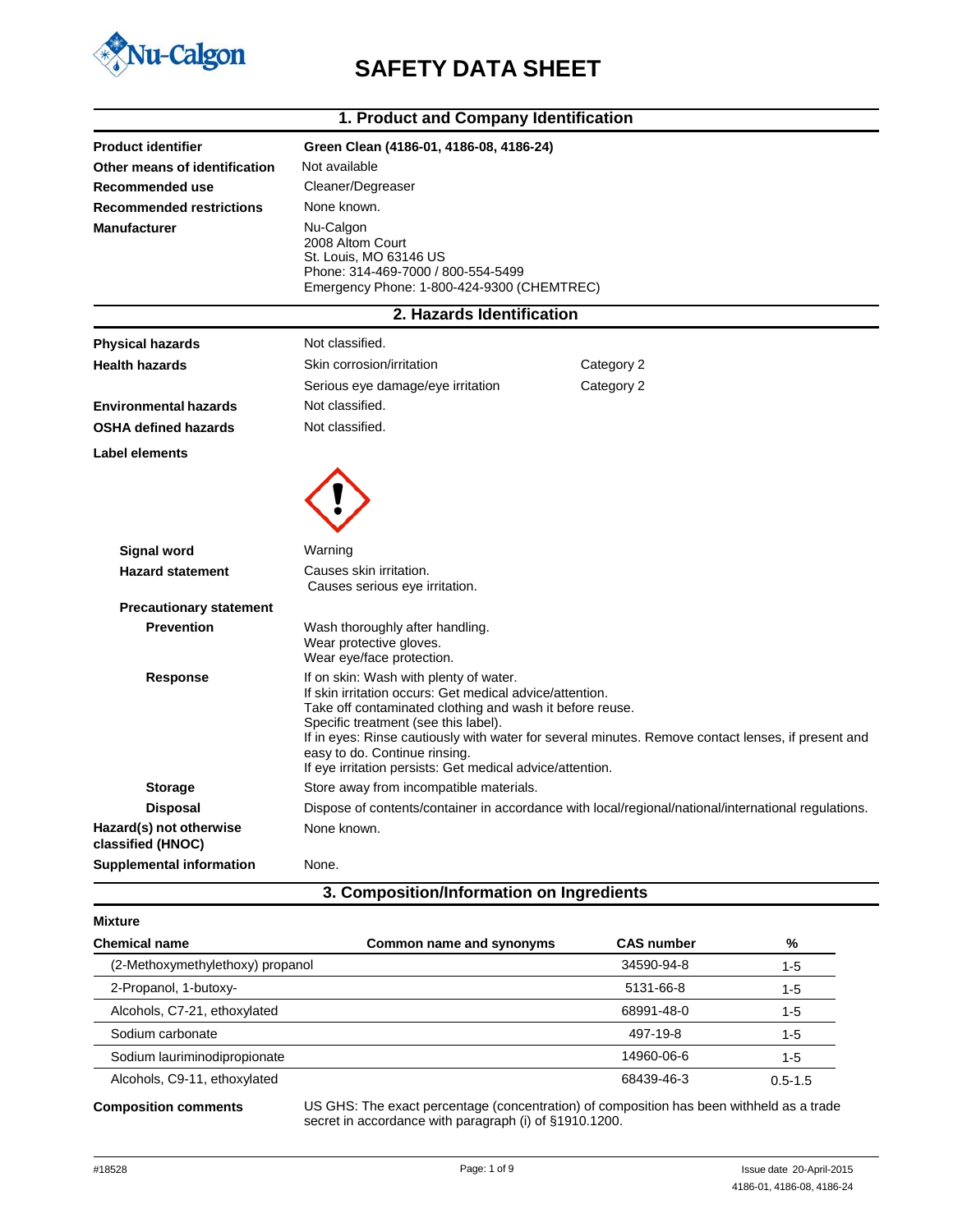## **4. First Aid Measures**

| <b>Inhalation</b>                                                            | If symptoms develop move victim to fresh air. If symptoms persist, obtain medical attention.                                                                                                                                                                                                                                           |  |
|------------------------------------------------------------------------------|----------------------------------------------------------------------------------------------------------------------------------------------------------------------------------------------------------------------------------------------------------------------------------------------------------------------------------------|--|
| <b>Skin contact</b>                                                          | If on skin: Wash with plenty of water. Take off contaminated clothing and wash it before reuse.<br>Specific treatment (see product label). If skin irritation occurs: Get medical advice/attention.                                                                                                                                    |  |
| Eye contact                                                                  | If in eyes: Rinse cautiously with water for several minutes. Remove contact lenses, if present and<br>easy to do. Continue rinsing. If eye irritation persists: Get medical advice/attention.                                                                                                                                          |  |
| Ingestion                                                                    | If swallowed: Rinse mouth. Do NOT induce vomiting. If symptoms develop, obtain medical<br>attention.                                                                                                                                                                                                                                   |  |
| <b>Most important</b><br>symptoms/effects, acute and<br>delayed              | Symptoms may include stinging, tearing, redness, swelling, and blurred vision. Skin irritation. May<br>cause redness and pain.                                                                                                                                                                                                         |  |
| Indication of immediate<br>medical attention and special<br>treatment needed | Provide general supportive measures and treat symptomatically. Keep victim under observation.<br>Symptoms may be delayed.                                                                                                                                                                                                              |  |
| <b>General information</b>                                                   | If you feel unwell, seek medical advice (show the label where possible). Ensure that medical<br>personnel are aware of the material(s) involved, and take precautions to protect themselves. Show<br>this safety data sheet to the doctor in attendance. Avoid contact with eyes, skin and clothing. Keep<br>out of reach of children. |  |

|                                                                           | 5. Fire Fighting Measures                                                                                                                                                                                                                                                                                                                                                                                                                                                                                        |  |  |
|---------------------------------------------------------------------------|------------------------------------------------------------------------------------------------------------------------------------------------------------------------------------------------------------------------------------------------------------------------------------------------------------------------------------------------------------------------------------------------------------------------------------------------------------------------------------------------------------------|--|--|
| Suitable extinguishing media                                              | Dry chemical, CO2, water spray or regular foam.                                                                                                                                                                                                                                                                                                                                                                                                                                                                  |  |  |
| Unsuitable extinguishing<br>media                                         | Do not use water jet as an extinguisher, as this will spread the fire.                                                                                                                                                                                                                                                                                                                                                                                                                                           |  |  |
| Specific hazards arising from<br>the chemical                             | None known.                                                                                                                                                                                                                                                                                                                                                                                                                                                                                                      |  |  |
| Special protective equipment<br>and precautions for firefighters          | Firefighters should wear full protective clothing including self contained breathing apparatus.                                                                                                                                                                                                                                                                                                                                                                                                                  |  |  |
| <b>Fire-fighting</b><br>equipment/instructions                            | Use standard firefighting procedures and consider the hazards of other involved materials.                                                                                                                                                                                                                                                                                                                                                                                                                       |  |  |
| <b>Specific methods</b>                                                   | Move containers from fire area if you can do so without risk.                                                                                                                                                                                                                                                                                                                                                                                                                                                    |  |  |
| <b>General fire hazards</b>                                               | No unusual fire or explosion hazards noted.                                                                                                                                                                                                                                                                                                                                                                                                                                                                      |  |  |
| <b>Hazardous combustion</b><br>products                                   | May include and are not limited to: Oxides of carbon.                                                                                                                                                                                                                                                                                                                                                                                                                                                            |  |  |
| <b>Explosion data</b>                                                     |                                                                                                                                                                                                                                                                                                                                                                                                                                                                                                                  |  |  |
| Sensitivity to mechanical<br>impact                                       | Not available.                                                                                                                                                                                                                                                                                                                                                                                                                                                                                                   |  |  |
| <b>Sensitivity to static</b><br>discharge                                 | Not available.                                                                                                                                                                                                                                                                                                                                                                                                                                                                                                   |  |  |
|                                                                           | <b>6. Accidental Release Measures</b>                                                                                                                                                                                                                                                                                                                                                                                                                                                                            |  |  |
| Personal precautions,<br>protective equipment and<br>emergency procedures | Keep unnecessary personnel away. Keep people away from and upwind of spill/leak. Keep out of<br>low areas. Do not touch damaged containers or spilled material unless wearing appropriate<br>protective clothing. Ensure adequate ventilation. Local authorities should be advised if significant<br>spillages cannot be contained. For personal protection, see section 8 of the SDS.                                                                                                                           |  |  |
| <b>Methods and materials for</b><br>containment and cleaning up           | Stop leak if you can do so without risk. Dike the spilled material, where this is possible. Cover with<br>plastic sheet to prevent spreading. Absorb in vermiculite, dry sand or earth and place into<br>containers. Never return spills to original containers for re-use. Following product recovery, flush<br>area with water. Clean surface thoroughly to remove residual contamination. Prevent entry into<br>waterways, sewer, basements or confined areas. For waste disposal, see section 13 of the SDS. |  |  |
| <b>Environmental precautions</b>                                          | Avoid release to the environment. Avoid discharge into drains, water courses or onto the ground.<br>Do not discharge into lakes, streams, ponds or public waters. Contact local authorities in case of<br>spillage to drain/aquatic environment.                                                                                                                                                                                                                                                                 |  |  |
|                                                                           | 7. Handling and Storage                                                                                                                                                                                                                                                                                                                                                                                                                                                                                          |  |  |
| Precautions for safe handling                                             | Wash thoroughly after handling. When using do not eat or drink. Use only with adequate<br>ventilation. Avoid breathing vapors or mists of this product. Avoid prolonged exposure. Wear<br>appropriate personal protective equipment. Avoid contact with eyes, skin and clothing. Avoid<br>release to the environment. Do not empty into drains. Keep container tightly closed.                                                                                                                                   |  |  |
| Conditions for safe storage,<br>including any incompatibilities           | Store in a closed container. Store away from incompatible materials (see Section 10 of the SDS).<br>Keep out of reach of children.                                                                                                                                                                                                                                                                                                                                                                               |  |  |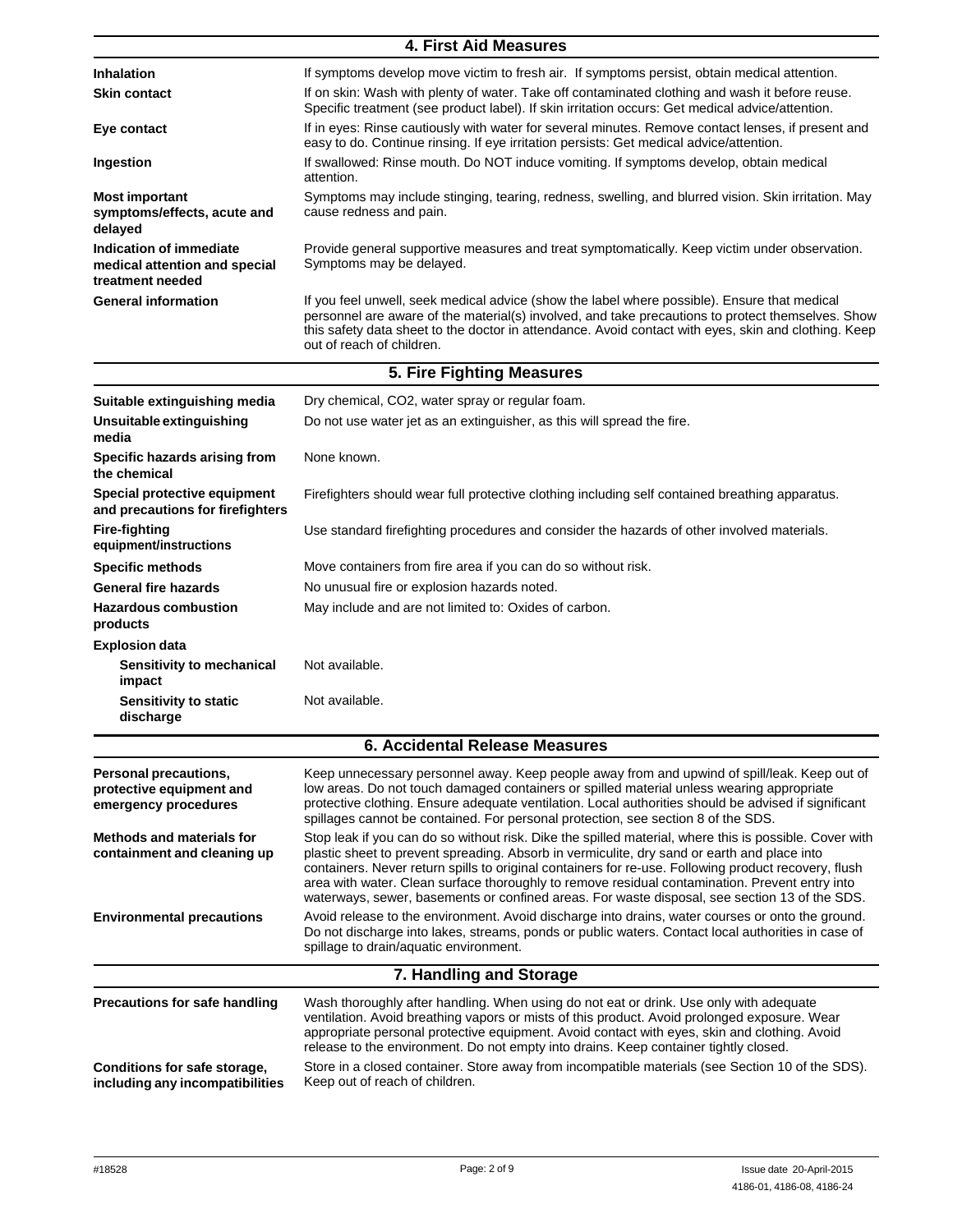| 8. Exposure Controls/Personal Protection             |                                                                                                                                                                                          |                                                                                                                                                                                                                                                                                                                                                                                                        |  |
|------------------------------------------------------|------------------------------------------------------------------------------------------------------------------------------------------------------------------------------------------|--------------------------------------------------------------------------------------------------------------------------------------------------------------------------------------------------------------------------------------------------------------------------------------------------------------------------------------------------------------------------------------------------------|--|
| <b>Occupational exposure limits</b>                  |                                                                                                                                                                                          |                                                                                                                                                                                                                                                                                                                                                                                                        |  |
|                                                      | US. OSHA Table Z-1 Limits for Air Contaminants (29 CFR 1910.1000)                                                                                                                        |                                                                                                                                                                                                                                                                                                                                                                                                        |  |
| <b>Components</b>                                    | Type                                                                                                                                                                                     | Value                                                                                                                                                                                                                                                                                                                                                                                                  |  |
| (2-Methoxymethylethoxy)<br>propanol (CAS 34590-94-8) | PEL                                                                                                                                                                                      | 600 mg/m3                                                                                                                                                                                                                                                                                                                                                                                              |  |
|                                                      |                                                                                                                                                                                          | $100$ ppm                                                                                                                                                                                                                                                                                                                                                                                              |  |
| <b>US. ACGIH Threshold Limit Values</b>              |                                                                                                                                                                                          |                                                                                                                                                                                                                                                                                                                                                                                                        |  |
| <b>Components</b>                                    | <b>Type</b>                                                                                                                                                                              | Value                                                                                                                                                                                                                                                                                                                                                                                                  |  |
| (2-Methoxymethylethoxy)<br>propanol (CAS 34590-94-8) | <b>STEL</b>                                                                                                                                                                              | $150$ ppm                                                                                                                                                                                                                                                                                                                                                                                              |  |
|                                                      | <b>TWA</b>                                                                                                                                                                               | $100$ ppm                                                                                                                                                                                                                                                                                                                                                                                              |  |
| US, NIOSH: Pocket Guide to Chemical Hazards          |                                                                                                                                                                                          |                                                                                                                                                                                                                                                                                                                                                                                                        |  |
| <b>Components</b>                                    | <b>Type</b>                                                                                                                                                                              | Value                                                                                                                                                                                                                                                                                                                                                                                                  |  |
| (2-Methoxymethylethoxy)<br>propanol (CAS 34590-94-8) | <b>STEL</b>                                                                                                                                                                              | 900 mg/m3                                                                                                                                                                                                                                                                                                                                                                                              |  |
|                                                      |                                                                                                                                                                                          | 150 ppm                                                                                                                                                                                                                                                                                                                                                                                                |  |
|                                                      | <b>TWA</b>                                                                                                                                                                               | 600 mg/m3                                                                                                                                                                                                                                                                                                                                                                                              |  |
|                                                      |                                                                                                                                                                                          | $100$ ppm                                                                                                                                                                                                                                                                                                                                                                                              |  |
| <b>Biological limit values</b>                       | No biological exposure limits noted for the ingredient(s).                                                                                                                               |                                                                                                                                                                                                                                                                                                                                                                                                        |  |
| Appropriate engineering<br>controls                  |                                                                                                                                                                                          | Good general ventilation (typically 10 air changes per hour) should be used. Ventilation rates<br>should be matched to conditions. If applicable, use process enclosures, local exhaust ventilation,<br>or other engineering controls to maintain airborne levels below recommended exposure limits. If<br>exposure limits have not been established, maintain airborne levels to an acceptable level. |  |
|                                                      | Individual protection measures, such as personal protective equipment                                                                                                                    |                                                                                                                                                                                                                                                                                                                                                                                                        |  |
| <b>Eye/face protection</b>                           | Wear safety glasses with side shields (or goggles).                                                                                                                                      |                                                                                                                                                                                                                                                                                                                                                                                                        |  |
| <b>Skin protection</b>                               |                                                                                                                                                                                          |                                                                                                                                                                                                                                                                                                                                                                                                        |  |
| <b>Hand protection</b>                               | Rubber gloves. Confirm with a reputable supplier first.                                                                                                                                  |                                                                                                                                                                                                                                                                                                                                                                                                        |  |
| Other                                                | As required by employer code.                                                                                                                                                            |                                                                                                                                                                                                                                                                                                                                                                                                        |  |
| <b>Respiratory protection</b>                        | Wear positive pressure self-contained breathing apparatus (SCBA). Avoid breathing mists or<br>vapors. Where exposure guideline levels may be exceeded, use an approved NIOSH respirator. |                                                                                                                                                                                                                                                                                                                                                                                                        |  |
| <b>Thermal hazards</b>                               | Not applicable.                                                                                                                                                                          |                                                                                                                                                                                                                                                                                                                                                                                                        |  |
| <b>General hygiene</b><br>considerations             | equipment to remove contaminants.                                                                                                                                                        | Always observe good personal hygiene measures, such as washing after handling the material<br>and before eating, drinking, and/or smoking. Routinely wash work clothing and protective                                                                                                                                                                                                                 |  |

| 9. Physical and Chemical Properties |  |  |
|-------------------------------------|--|--|

| Appearance                                        | Clear           |
|---------------------------------------------------|-----------------|
| <b>Physical state</b>                             | Liquid.         |
| <b>Form</b>                                       | Liquid.         |
| Color                                             | Green           |
| Odor                                              | Lime.           |
| <b>Odor threshold</b>                             | Not available.  |
| pH                                                | 10.5            |
| Melting point/freezing point                      | Not available.  |
| Initial boiling point and boiling<br>range        | Not available.  |
| Pour point                                        | Not available.  |
| <b>Specific gravity</b>                           | Not available.  |
| <b>Partition coefficient</b><br>(n-octanol/water) | Not available   |
| <b>Flash point</b>                                | Not available   |
| <b>Evaporation rate</b>                           | Not available   |
| <b>Flammability (solid, gas)</b>                  | Not applicable. |
| Upper/lower flammability or explosive limits      |                 |
| <b>Flammability limit - lower</b><br>(%)          | Not available   |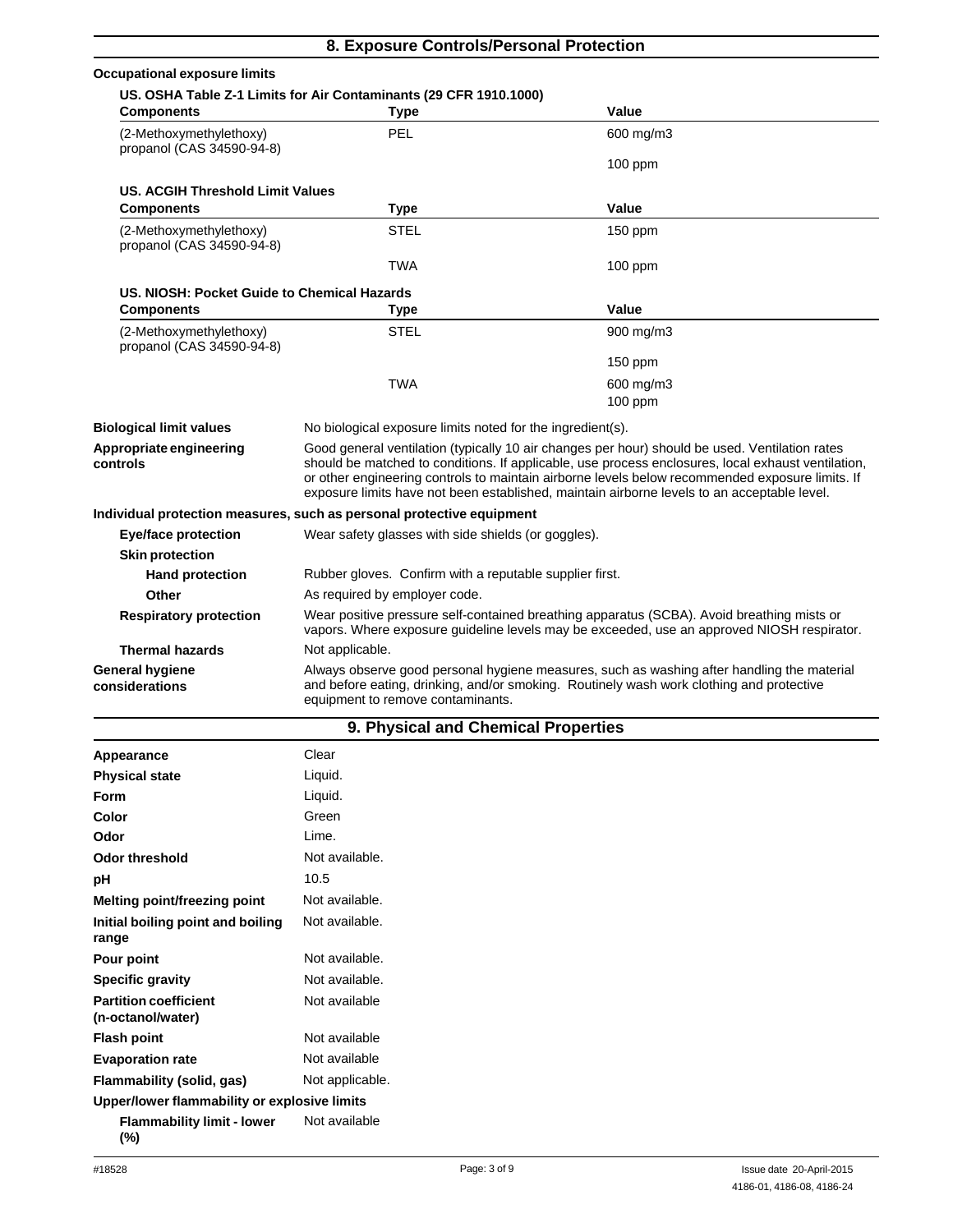| <b>Flammability limit - upper</b><br>(%)                                           | Not available                                                          |                                   |                                                                                                     |
|------------------------------------------------------------------------------------|------------------------------------------------------------------------|-----------------------------------|-----------------------------------------------------------------------------------------------------|
| Explosive limit - lower (%)                                                        | Not available.                                                         |                                   |                                                                                                     |
| Explosive limit - upper (%)                                                        | Not available.                                                         |                                   |                                                                                                     |
| Vapor pressure                                                                     | Not available                                                          |                                   |                                                                                                     |
| Vapor density                                                                      | Not available                                                          |                                   |                                                                                                     |
| <b>Relative density</b>                                                            | Not available.                                                         |                                   |                                                                                                     |
| Solubility(ies)                                                                    | Not available                                                          |                                   |                                                                                                     |
|                                                                                    |                                                                        |                                   |                                                                                                     |
| Auto-ignition temperature                                                          | available<br>Not                                                       |                                   |                                                                                                     |
| <b>Decomposition temperature</b>                                                   | Not available.                                                         |                                   |                                                                                                     |
| <b>Viscosity</b>                                                                   | Not available.                                                         |                                   |                                                                                                     |
| <b>Other information</b>                                                           |                                                                        |                                   |                                                                                                     |
| <b>Bulk density</b>                                                                | 8.63                                                                   |                                   |                                                                                                     |
|                                                                                    |                                                                        | 10. Stability and Reactivity      |                                                                                                     |
| <b>Reactivity</b>                                                                  | This product may react with strong oxidizing agents.                   |                                   |                                                                                                     |
| <b>Possibility of hazardous</b><br>reactions                                       | Hazardous polymerization does not occur.                               |                                   |                                                                                                     |
| <b>Chemical stability</b>                                                          | Stable under recommended storage conditions.                           |                                   |                                                                                                     |
| <b>Conditions to avoid</b>                                                         | Do not mix with other chemicals. Do not mix with chlorinated products. |                                   |                                                                                                     |
| Incompatible materials                                                             | Oxidizers. Acids.                                                      |                                   |                                                                                                     |
| <b>Hazardous decomposition</b>                                                     | May include and are not limited to: Oxides of carbon.                  |                                   |                                                                                                     |
| products                                                                           |                                                                        |                                   |                                                                                                     |
|                                                                                    |                                                                        | 11. Toxicological Information     |                                                                                                     |
| <b>Routes of exposure</b>                                                          | Eye, Skin contact, Inhalation, Ingestion.                              |                                   |                                                                                                     |
| Information on likely routes of exposure                                           |                                                                        |                                   |                                                                                                     |
| Ingestion                                                                          | Expected to be a low ingestion hazard.                                 |                                   |                                                                                                     |
| <b>Inhalation</b>                                                                  | Prolonged inhalation may be harmful.                                   |                                   |                                                                                                     |
| <b>Skin contact</b>                                                                | Causes skin irritation.                                                |                                   |                                                                                                     |
|                                                                                    | US ACGIH Threshold Limit Values: Skin designation                      |                                   |                                                                                                     |
| 34590-94-8)                                                                        | (2-Methoxymethylethoxy) propanol (CAS                                  | Can be absorbed through the skin. |                                                                                                     |
|                                                                                    | US. NIOSH: Pocket Guide to Chemical Hazards                            |                                   |                                                                                                     |
| 34590-94-8)                                                                        | (2-Methoxymethylethoxy) propanol (CAS                                  | Can be absorbed through the skin. |                                                                                                     |
| Eye contact                                                                        | Causes serious eye irritation.                                         |                                   |                                                                                                     |
| Symptoms related to the<br>physical, chemical and<br>toxicological characteristics | cause redness and pain.                                                |                                   | Symptoms may include stinging, tearing, redness, swelling, and blurred vision. Skin irritation. May |
| Information on toxicological effects                                               |                                                                        |                                   |                                                                                                     |
| <b>Acute toxicity</b>                                                              |                                                                        |                                   |                                                                                                     |
| <b>Product</b>                                                                     | <b>Species</b>                                                         |                                   | <b>Test Results</b>                                                                                 |
| Green Clean (4186-01, 4186-08, 4186-24) (CAS Mixture)                              |                                                                        |                                   |                                                                                                     |
| <b>Acute</b>                                                                       |                                                                        |                                   |                                                                                                     |
| Inhalation                                                                         |                                                                        |                                   |                                                                                                     |
| <b>LC50</b>                                                                        | Rat                                                                    |                                   | 1818.2 mg/l, 1 hours, estimated                                                                     |
| <b>Components</b>                                                                  | <b>Species</b>                                                         |                                   | <b>Test Results</b>                                                                                 |
| (2-Methoxymethylethoxy) propanol (CAS 34590-94-8)                                  |                                                                        |                                   |                                                                                                     |
| Acute                                                                              |                                                                        |                                   |                                                                                                     |
| Dermal<br>LD50                                                                     | Rabbit                                                                 |                                   | 10000 mg/kg                                                                                         |
| Inhalation                                                                         |                                                                        |                                   |                                                                                                     |
| LC50                                                                               | Not available                                                          |                                   |                                                                                                     |
| Oral                                                                               |                                                                        |                                   |                                                                                                     |
| LD50                                                                               | Rat                                                                    |                                   | 5400 mg/kg                                                                                          |
|                                                                                    |                                                                        |                                   |                                                                                                     |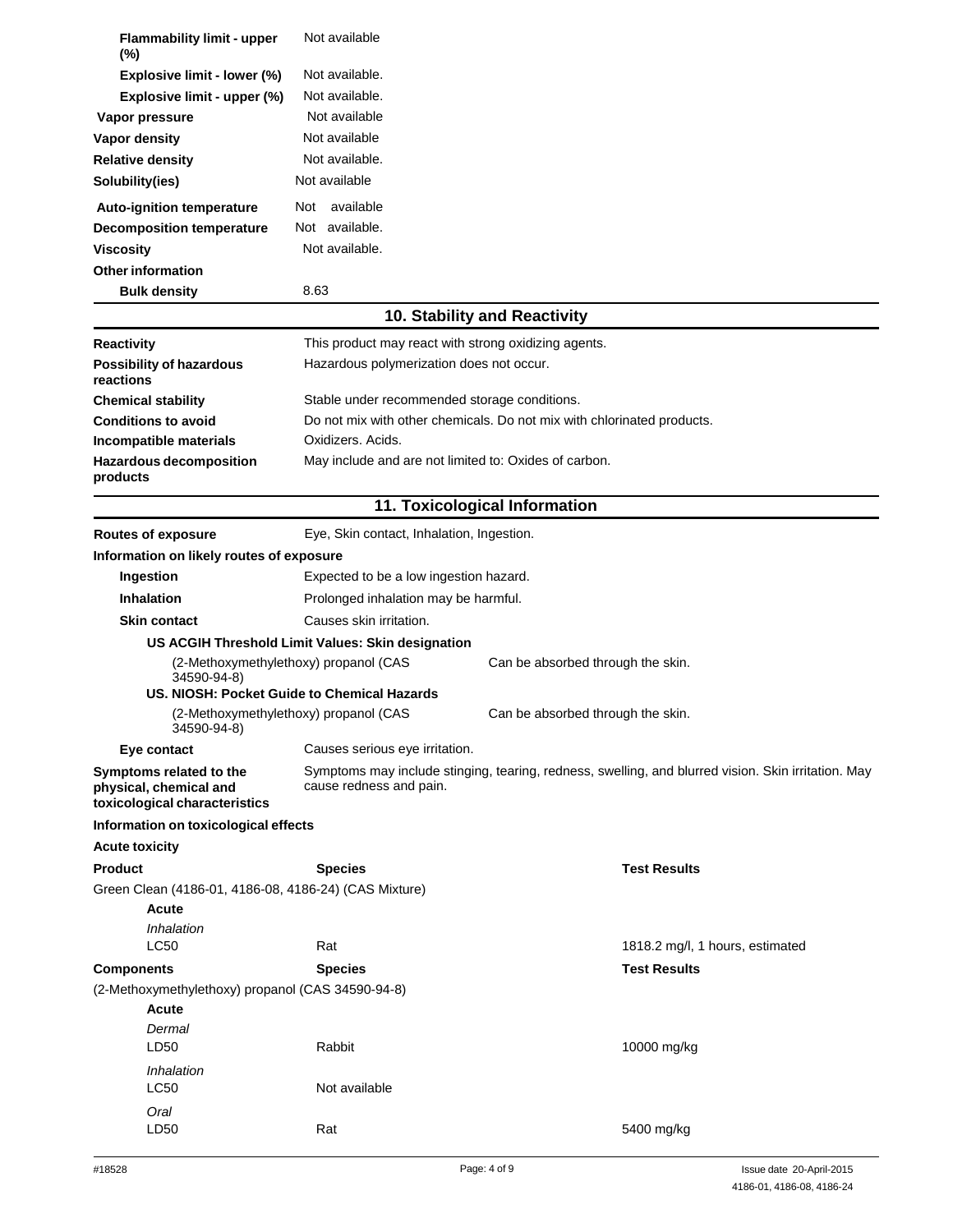| <b>Components</b> |                                               | <b>Species</b>                 | <b>Test Results</b>  |
|-------------------|-----------------------------------------------|--------------------------------|----------------------|
|                   | 2-Propanol, 1-butoxy- (CAS 5131-66-8)         |                                |                      |
|                   | <b>Acute</b>                                  |                                |                      |
|                   | Dermal<br>LD50                                | Rabbit                         | 3100 mg/kg           |
|                   | Inhalation<br>LC50                            | Not available                  |                      |
|                   | Oral<br>LD50                                  | Rat                            | 3300 mg/kg           |
|                   | Alcohols, C7-21, ethoxylated (CAS 68991-48-0) |                                |                      |
|                   | <b>Acute</b>                                  |                                |                      |
|                   | Dermal<br>LD50                                | Rabbit                         | > 2000 mg/kg         |
|                   | Inhalation<br>LC50                            | Not available                  |                      |
|                   | Oral<br>LD50                                  | Rat                            | 1410 mg/kg           |
|                   | Alcohols, C9-11, ethoxylated (CAS 68439-46-3) |                                |                      |
|                   | <b>Acute</b>                                  |                                |                      |
|                   | Dermal                                        |                                |                      |
|                   | LD50                                          | Rat                            | > 5000 mg/kg         |
|                   | Inhalation                                    |                                |                      |
|                   | LC50                                          | Rat                            | $>$ 20 mg/l, 1 hours |
|                   | Oral<br>LD50                                  | Rat                            | 1200 mg/kg           |
|                   | Sodium carbonate (CAS 497-19-8)               |                                |                      |
|                   | Acute                                         |                                |                      |
|                   | Dermal                                        |                                |                      |
|                   | LD50                                          | Rat                            | > 2000 mg/kg         |
|                   | Inhalation                                    |                                |                      |
|                   | LC50                                          | Guinea pig                     | 400 mg/m3            |
|                   |                                               |                                | 0.8 mg/l, 2 Hours    |
|                   |                                               | Mouse                          | 1.2 mg/l, 2 Hours    |
|                   |                                               | Rat                            | 2.3 mg/l, 2 Hours    |
|                   |                                               |                                |                      |
|                   | Oral<br>LD50                                  | Rat                            | 4090 mg/kg           |
|                   | Sodium lauriminodipropionate (CAS 14960-06-6) |                                |                      |
|                   | Acute                                         |                                |                      |
|                   | Dermal                                        |                                |                      |
|                   | LD50                                          | Rabbit                         | 10200 mg/kg          |
|                   | Inhalation<br><b>LC50</b>                     |                                |                      |
|                   | Oral                                          |                                |                      |
|                   | LD50                                          | Rat                            | 31300 mg/kg          |
|                   | <b>Skin corrosion/irritation</b>              | Causes skin irritation.        |                      |
|                   | <b>Exposure minutes</b>                       | Not available.                 |                      |
|                   | Erythema value                                | Not available.                 |                      |
|                   | Oedema value                                  | Not available.                 |                      |
| irritation        | Serious eye damage/eye                        | Causes serious eye irritation. |                      |
|                   | <b>Corneal opacity value</b>                  | Not available.                 |                      |
|                   | <b>Iris lesion value</b>                      | Not available.                 |                      |
| value             | <b>Conjunctival reddening</b>                 | Not available.                 |                      |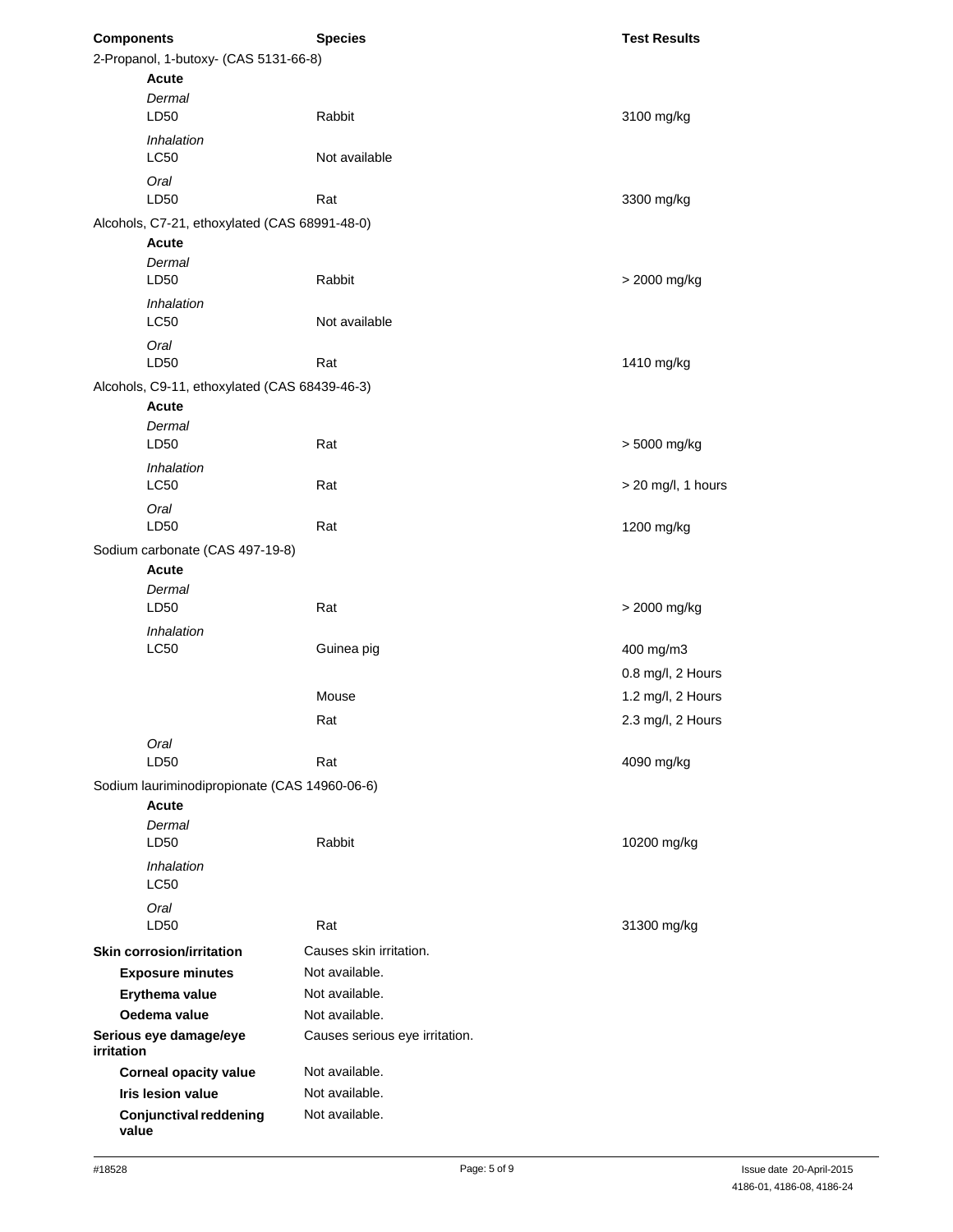| Conjunctival oedema value                                     | Not available.                                            |                                   |
|---------------------------------------------------------------|-----------------------------------------------------------|-----------------------------------|
| <b>Recover days</b>                                           | Not available.                                            |                                   |
| Respiratory or skin sensitization                             |                                                           |                                   |
| <b>Respiratory sensitization</b>                              | Not available.                                            |                                   |
| <b>Skin sensitization</b>                                     | This product is not expected to cause skin sensitization. |                                   |
|                                                               | US ACGIH Threshold Limit Values: Skin designation         |                                   |
| $94-8$                                                        | (2-Methoxymethylethoxy) propanol (CAS 34590-              | Can be absorbed through the skin. |
| US, NIOSH: Pocket Guide to Chemical Hazards                   |                                                           |                                   |
| $94-8)$                                                       | (2-Methoxymethylethoxy) propanol (CAS 34590-              | Can be absorbed through the skin. |
|                                                               | US ACGIH Threshold Limit Values: Skin designation         |                                   |
| $94-8$                                                        | (2-Methoxymethylethoxy) propanol (CAS 34590-              | Can be absorbed through the skin. |
| US. NIOSH: Pocket Guide to Chemical Hazards                   |                                                           |                                   |
| $94-8)$                                                       | (2-Methoxymethylethoxy) propanol (CAS 34590-              | Can be absorbed through the skin. |
| Germ cell mutagenicity                                        | Not classified.                                           |                                   |
| <b>Mutagenicity</b>                                           | Not classified.                                           |                                   |
| Carcinogenicity                                               | Not classified.                                           |                                   |
| <b>Reproductive toxicity</b>                                  | Not classified.                                           |                                   |
| <b>Teratogenicity</b>                                         | Not classified.                                           |                                   |
| Specific target organ toxicity -<br>single exposure           | Not classified.                                           |                                   |
| Specific target organ toxicity -<br>repeated exposure         | Not classified.                                           |                                   |
| <b>Aspiration hazard</b>                                      | Not available.                                            |                                   |
| <b>Chronic effects</b>                                        | Prolonged inhalation may be harmful.                      |                                   |
| <b>Further information</b>                                    | Not available.                                            |                                   |
| <b>Name of Toxicologically</b><br><b>Synergistic Products</b> | Not available.                                            |                                   |

## **12. Ecological Information**

| <b>Ecotoxicity</b>                            | See below          |                                                                                                                                                                                            |                              |
|-----------------------------------------------|--------------------|--------------------------------------------------------------------------------------------------------------------------------------------------------------------------------------------|------------------------------|
| <b>Components</b>                             |                    | <b>Species</b>                                                                                                                                                                             | <b>Test Results</b>          |
| Alcohols, C9-11, ethoxylated (CAS 68439-46-3) |                    |                                                                                                                                                                                            |                              |
| Fish                                          |                    | <b>Rainbow Trout</b>                                                                                                                                                                       | 70.7 mg/l, 96 Hours          |
| <b>Aquatic</b>                                |                    |                                                                                                                                                                                            |                              |
| Crustacea                                     | EC50               | Water flea (Daphnia magna)                                                                                                                                                                 | 2.9 - 8.5 mg/l, 48 hours     |
| Fish                                          | <b>LC50</b>        | Fathead minnow (Pimephales promelas) 6 - 12 mg/l, 96 hours                                                                                                                                 |                              |
| Sodium carbonate (CAS 497-19-8)               |                    |                                                                                                                                                                                            |                              |
| Crustacea                                     | EC50               | Daphnia                                                                                                                                                                                    | 265 mg/L, 48 Hours           |
| <b>Aquatic</b>                                |                    |                                                                                                                                                                                            |                              |
| Crustacea                                     | EC <sub>50</sub>   | Water flea (Ceriodaphnia dubia)                                                                                                                                                            | 156.6 - 298.9 mg/l, 48 hours |
| <b>Fish</b>                                   | LC50               | Bluegill (Lepomis macrochirus)                                                                                                                                                             | 300 mg/l, 96 hours           |
| Persistence and degradability                 |                    | No data is available on the degradability of this product.                                                                                                                                 |                              |
| <b>Bioaccumulative potential</b>              | No data available. |                                                                                                                                                                                            |                              |
| <b>Mobility in soil</b>                       | No data available. |                                                                                                                                                                                            |                              |
| <b>Mobility in general</b>                    | Not available.     |                                                                                                                                                                                            |                              |
| Other adverse effects                         |                    | No other adverse environmental effects (e.g. ozone depletion, photochemical ozone creation<br>potential, endocrine disruption, global warming potential) are expected from this component. |                              |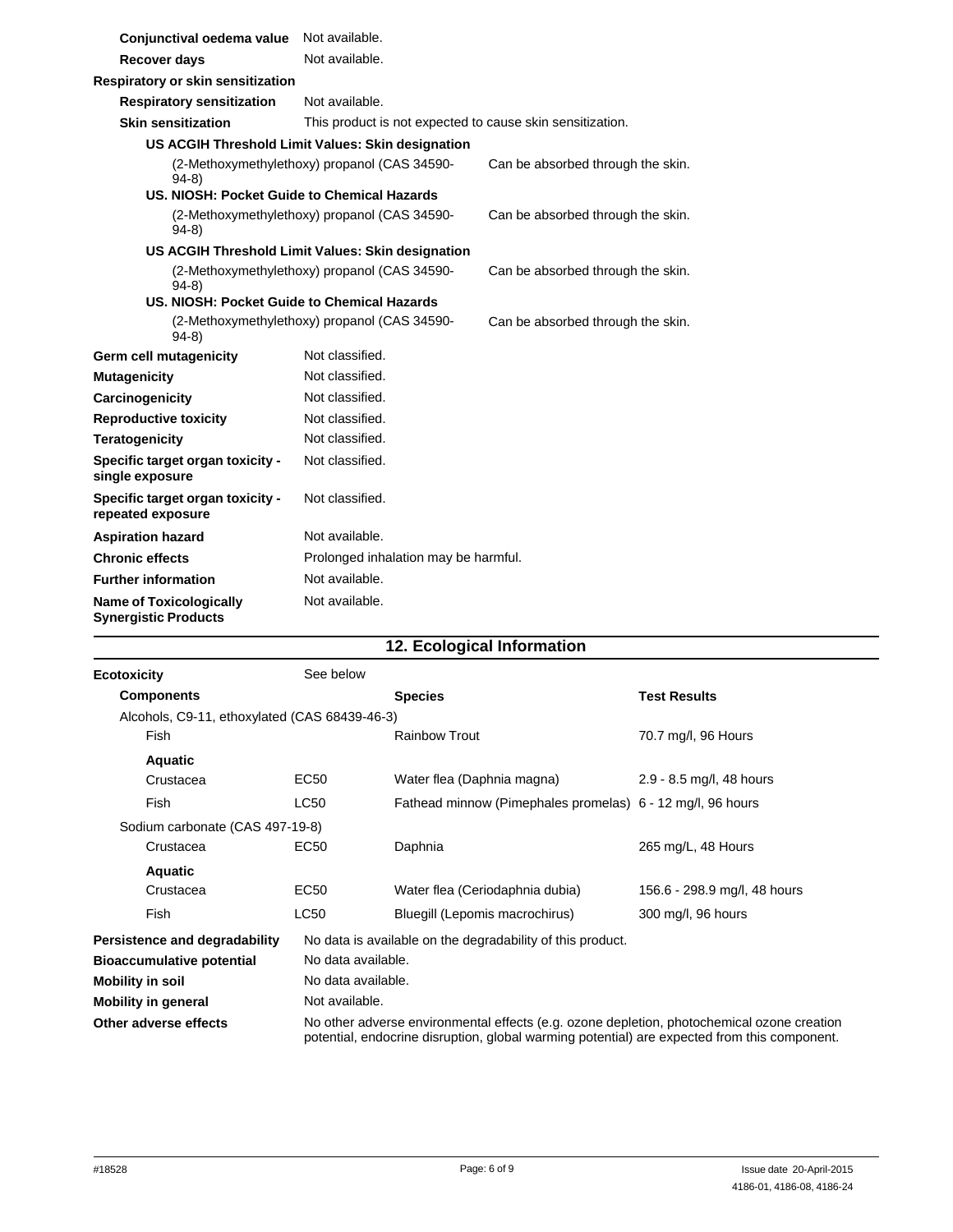|                                                                                                                                                                              | 13. Disposal Considerations                                                                                                                                                                                                                                                                                                                                                                                                  |  |  |
|------------------------------------------------------------------------------------------------------------------------------------------------------------------------------|------------------------------------------------------------------------------------------------------------------------------------------------------------------------------------------------------------------------------------------------------------------------------------------------------------------------------------------------------------------------------------------------------------------------------|--|--|
| <b>Disposal instructions</b>                                                                                                                                                 | Collect and reclaim or dispose in sealed containers at licensed waste disposal site. This material<br>and its container must be disposed of as hazardous waste. Do not allow this material to drain into<br>sewers/water supplies. Do not contaminate ponds, waterways or ditches with chemical or used<br>container. Dispose of contents/container in accordance with local/regional/national/international<br>regulations. |  |  |
| <b>Local disposal regulations</b>                                                                                                                                            | Dispose in accordance with all applicable regulations.                                                                                                                                                                                                                                                                                                                                                                       |  |  |
| Hazardous waste code                                                                                                                                                         | The waste code should be assigned in discussion between the user, the producer and the waste<br>disposal company.                                                                                                                                                                                                                                                                                                            |  |  |
| Waste from residues / unused<br>products                                                                                                                                     | Empty containers or liners may retain some product residues. This material and its container must<br>be disposed of in a safe manner (see: Disposal instructions).                                                                                                                                                                                                                                                           |  |  |
| <b>Contaminated packaging</b>                                                                                                                                                | Empty containers should be taken to an approved waste handling site for recycling or disposal.<br>Since emptied containers may retain product residue, follow label warnings even after container is<br>emptied.                                                                                                                                                                                                             |  |  |
|                                                                                                                                                                              | 14. Transport Information                                                                                                                                                                                                                                                                                                                                                                                                    |  |  |
| U.S. Department of Transportation (DOT)<br>Not regulated as dangerous goods.<br><b>Transportation of Dangerous Goods (TDG - Canada)</b><br>Not regulated as dangerous goods. |                                                                                                                                                                                                                                                                                                                                                                                                                              |  |  |
|                                                                                                                                                                              | 15. Regulatory Information                                                                                                                                                                                                                                                                                                                                                                                                   |  |  |
| <b>Canadian federal regulations</b>                                                                                                                                          | This product has been classified in accordance with the hazard criteria of the Controlled Products<br>Regulations and the SDS contains all the information required by the Controlled Products<br>Regulations.                                                                                                                                                                                                               |  |  |
|                                                                                                                                                                              | Canada NPRI VOCs with Additional Reporting Requirements: Mass reporting threshold/Identification Number                                                                                                                                                                                                                                                                                                                      |  |  |
| 2-Propanol, 1-butoxy- (CAS 5131-66-8)<br><b>Canada WHMIS Ingredient Disclosure: Threshold limits</b>                                                                         | 1 TONNES                                                                                                                                                                                                                                                                                                                                                                                                                     |  |  |
| Sodium carbonate (CAS 497-19-8)                                                                                                                                              | 1%<br>(2-Methoxymethylethoxy) propanol (CAS 34590-94-8)<br>1%                                                                                                                                                                                                                                                                                                                                                                |  |  |
| <b>WHMIS status</b>                                                                                                                                                          | Controlled                                                                                                                                                                                                                                                                                                                                                                                                                   |  |  |
| <b>WHMIS classification</b>                                                                                                                                                  | Class D - Division 2B                                                                                                                                                                                                                                                                                                                                                                                                        |  |  |
| <b>WHMIS labeling</b>                                                                                                                                                        |                                                                                                                                                                                                                                                                                                                                                                                                                              |  |  |
| US rederal regulations                                                                                                                                                       | This product is a "Hazardous Chemical" as defined by the OSHA Hazard Communication<br>Standard, 29 CFR 1910.1200.<br>All components are on the U.S. EPA TSCA Inventory List.                                                                                                                                                                                                                                                 |  |  |
| Not regulated.<br><b>CERCLA Hazardous Substance List (40 CFR 302.4)</b><br>Not listed.<br>Not regulated.<br>Not regulated.                                                   | TSCA Section 12(b) Export Notification (40 CFR 707, Subpt. D)<br>Clean Air Act (CAA) Section 112(r) Accidental Release Prevention (40 CFR 68.130)<br>Clean Air Act (CAA) Section 112 Hazardous Air Pollutants (HAPs) List                                                                                                                                                                                                    |  |  |
| Superfund Amendments and Reauthorization Act of 1986 (SARA)                                                                                                                  |                                                                                                                                                                                                                                                                                                                                                                                                                              |  |  |
| <b>Hazard categories</b>                                                                                                                                                     | Immediate Hazard - Yes<br>Delayed Hazard - No<br>Fire Hazard - No<br>Pressure Hazard - No<br>Reactivity Hazard - No                                                                                                                                                                                                                                                                                                          |  |  |
| <b>SARA 302 Extremely</b><br>hazardous substance                                                                                                                             | No                                                                                                                                                                                                                                                                                                                                                                                                                           |  |  |
| SARA 311/312 Hazardous<br>chemical                                                                                                                                           | No                                                                                                                                                                                                                                                                                                                                                                                                                           |  |  |
| SARA 313 (TRI reporting)<br>Not regulated.                                                                                                                                   |                                                                                                                                                                                                                                                                                                                                                                                                                              |  |  |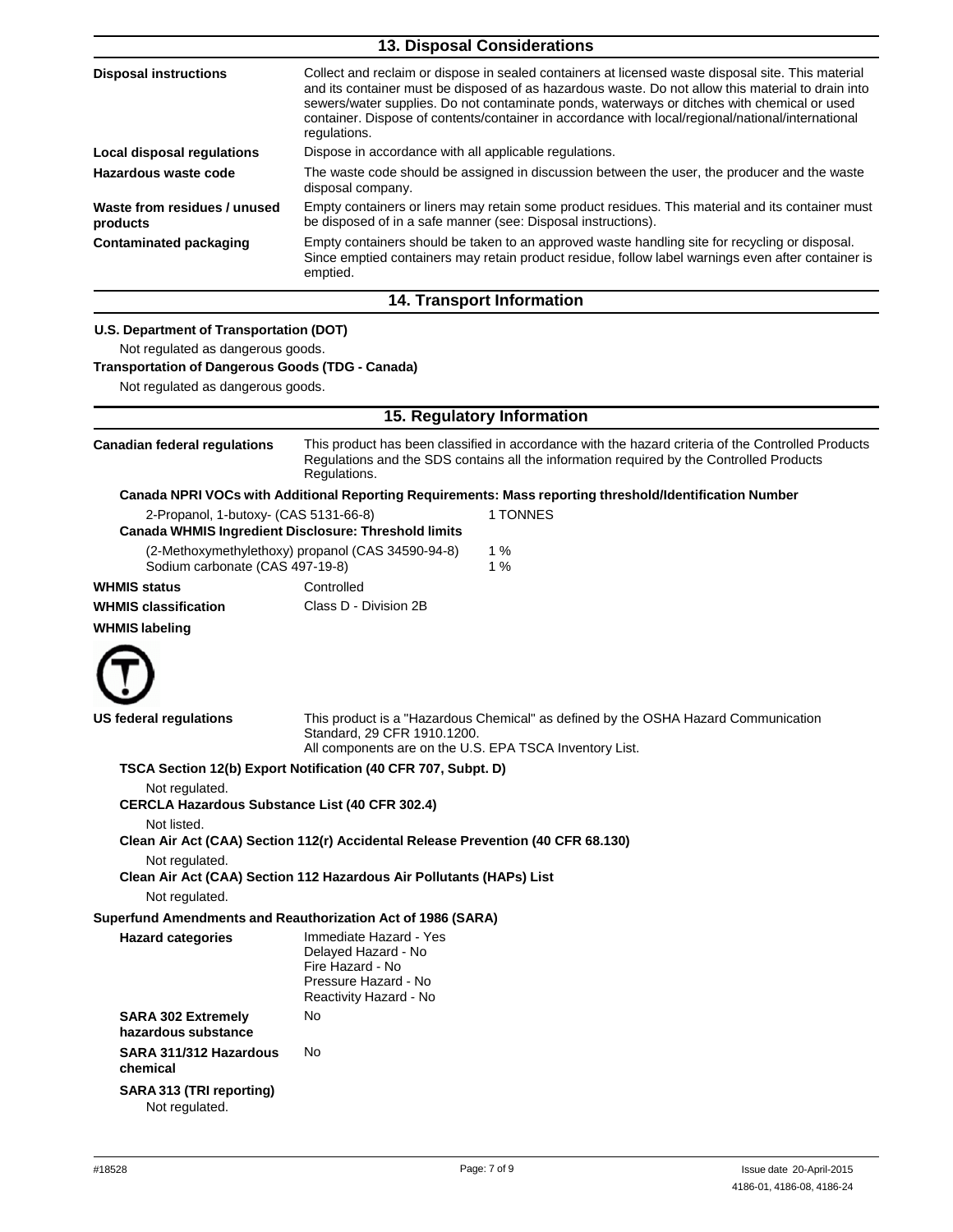| Other federal regulations                           |                                                                                                                                                                                                                                       |                                                                                                                                         |                                                                                                                       |                        |
|-----------------------------------------------------|---------------------------------------------------------------------------------------------------------------------------------------------------------------------------------------------------------------------------------------|-----------------------------------------------------------------------------------------------------------------------------------------|-----------------------------------------------------------------------------------------------------------------------|------------------------|
| (SDWA)                                              | <b>Safe Drinking Water Act</b>                                                                                                                                                                                                        | Not regulated.                                                                                                                          |                                                                                                                       |                        |
| <b>Food and Drug</b><br><b>Administration (FDA)</b> |                                                                                                                                                                                                                                       | Not regulated.                                                                                                                          |                                                                                                                       |                        |
| <b>US state regulations</b>                         |                                                                                                                                                                                                                                       | This product does not contain a chemical known to the State of California to cause cancer, birth<br>defects or other reproductive harm. |                                                                                                                       |                        |
|                                                     |                                                                                                                                                                                                                                       | US - California Hazardous Substances (Director's): Listed substance                                                                     |                                                                                                                       |                        |
|                                                     | (2-Methoxymethylethoxy) propanol (CAS<br>34590-94-8)                                                                                                                                                                                  |                                                                                                                                         | Listed.                                                                                                               |                        |
|                                                     |                                                                                                                                                                                                                                       |                                                                                                                                         | US - California Proposition 65 - Carcinogens & Reproductive Toxicity (CRT): Listed substance                          |                        |
|                                                     | Not listed.                                                                                                                                                                                                                           |                                                                                                                                         |                                                                                                                       |                        |
|                                                     | US - Minnesota Haz Subs: Listed substance                                                                                                                                                                                             |                                                                                                                                         |                                                                                                                       |                        |
| 8)                                                  |                                                                                                                                                                                                                                       | (2-Methoxymethylethoxy) propanol (CAS 34590-94- Listed.                                                                                 |                                                                                                                       |                        |
|                                                     |                                                                                                                                                                                                                                       | US - New Jersey RTK - Substances: Listed substance                                                                                      |                                                                                                                       |                        |
|                                                     | 8)                                                                                                                                                                                                                                    | (2-Methoxymethylethoxy) propanol (CAS 34590-94- Listed.                                                                                 |                                                                                                                       |                        |
|                                                     |                                                                                                                                                                                                                                       | US - Texas Effects Screening Levels: Listed substance                                                                                   |                                                                                                                       |                        |
|                                                     | (2-Methoxymethylethoxy) propanol (CAS<br>34590-94-8)                                                                                                                                                                                  |                                                                                                                                         | Listed.                                                                                                               |                        |
|                                                     | 2-Propanol, 1-butoxy- (CAS 5131-66-8)                                                                                                                                                                                                 |                                                                                                                                         | Listed.                                                                                                               |                        |
| Sodium carbonate (CAS 497-19-8)                     |                                                                                                                                                                                                                                       | Alcohols, C9-11, ethoxylated (CAS 68439-46-3)                                                                                           | Listed.<br>Listed.                                                                                                    |                        |
|                                                     | US. Massachusetts RTK - Substance List                                                                                                                                                                                                |                                                                                                                                         |                                                                                                                       |                        |
|                                                     | (2-Methoxymethylethoxy) propanol (CAS<br>34590-94-8)                                                                                                                                                                                  |                                                                                                                                         | Listed.                                                                                                               |                        |
|                                                     |                                                                                                                                                                                                                                       | US. Pennsylvania RTK - Hazardous Substances                                                                                             |                                                                                                                       |                        |
|                                                     | (2-Methoxymethylethoxy) propanol (CAS<br>34590-94-8)                                                                                                                                                                                  |                                                                                                                                         | Listed.                                                                                                               |                        |
|                                                     | US. Rhode Island RTK                                                                                                                                                                                                                  |                                                                                                                                         |                                                                                                                       |                        |
|                                                     | Not regulated.                                                                                                                                                                                                                        |                                                                                                                                         |                                                                                                                       |                        |
| <b>Inventory status</b>                             |                                                                                                                                                                                                                                       |                                                                                                                                         |                                                                                                                       |                        |
| Country(s) or region                                |                                                                                                                                                                                                                                       | <b>Inventory name</b>                                                                                                                   |                                                                                                                       | On inventory (yes/no)* |
| Canada                                              |                                                                                                                                                                                                                                       | Domestic Substances List (DSL)                                                                                                          |                                                                                                                       | Yes                    |
| Canada                                              |                                                                                                                                                                                                                                       | Non-Domestic Substances List (NDSL)                                                                                                     |                                                                                                                       | <b>No</b>              |
| United States & Puerto Rico                         |                                                                                                                                                                                                                                       | Toxic Substances Control Act (TSCA) Inventory                                                                                           |                                                                                                                       | Yes                    |
|                                                     | $\star$ A $\pm$ UN $\ell$ and $\ell$ is a state of the state of the state of the state of the state of the state of the state of the state of the state of the state of the state of the state of the state of the state of the state |                                                                                                                                         | . A shirt and a short of the same in the first that the continues of the continues of the first state of the category |                        |

\*A "Yes" indicates that all components of this product comply with the inventory requirements administered by the governing country(s)

| <b>LEGEND</b>                                                          | <b>HEALTH</b><br>0                                                                                                                                                                                                                                                                                                                                                                                                                                                                                                                                                                                                                                                                                                        |  |  |  |
|------------------------------------------------------------------------|---------------------------------------------------------------------------------------------------------------------------------------------------------------------------------------------------------------------------------------------------------------------------------------------------------------------------------------------------------------------------------------------------------------------------------------------------------------------------------------------------------------------------------------------------------------------------------------------------------------------------------------------------------------------------------------------------------------------------|--|--|--|
| Severe<br>4<br>3<br>Serious<br>2<br>Moderate<br>Slight<br>Minimal<br>0 | 0<br><b>FLAMMABILITY</b><br>1<br>0<br><b>PHYSICAL HAZARD</b><br>0<br><b>PERSONAL</b><br>X<br><b>PROTECTION</b>                                                                                                                                                                                                                                                                                                                                                                                                                                                                                                                                                                                                            |  |  |  |
| <b>Disclaimer</b>                                                      | Information contained herein was obtained from sources considered technically accurate and<br>reliable. While every effort has been made to ensure full disclosure of product hazards, in some<br>cases data is not available and is so stated. Since conditions of actual product use are beyond<br>control of the supplier, it is assumed that users of this material have been fully trained according to<br>the requirements of all applicable legislation and regulatory instruments. No warranty, expressed<br>or implied, is made and supplier will not be liable for any losses, injuries or consequential damages<br>which may result from the use of or reliance on any information contained in this document. |  |  |  |
| Issue date                                                             | 20-April-2015                                                                                                                                                                                                                                                                                                                                                                                                                                                                                                                                                                                                                                                                                                             |  |  |  |
| <b>Effective date</b>                                                  | 20-April-2015                                                                                                                                                                                                                                                                                                                                                                                                                                                                                                                                                                                                                                                                                                             |  |  |  |
| <b>Expiry date</b>                                                     | 20-April-2018                                                                                                                                                                                                                                                                                                                                                                                                                                                                                                                                                                                                                                                                                                             |  |  |  |
| <b>Further information</b>                                             | For an updated SDS, please contact the supplier/manufacturer listed on the first page of the<br>document.                                                                                                                                                                                                                                                                                                                                                                                                                                                                                                                                                                                                                 |  |  |  |
| Prepared by                                                            | Nu-Calgon Technical Service Phone: (314) 469-7000                                                                                                                                                                                                                                                                                                                                                                                                                                                                                                                                                                                                                                                                         |  |  |  |

**16. Other Information**